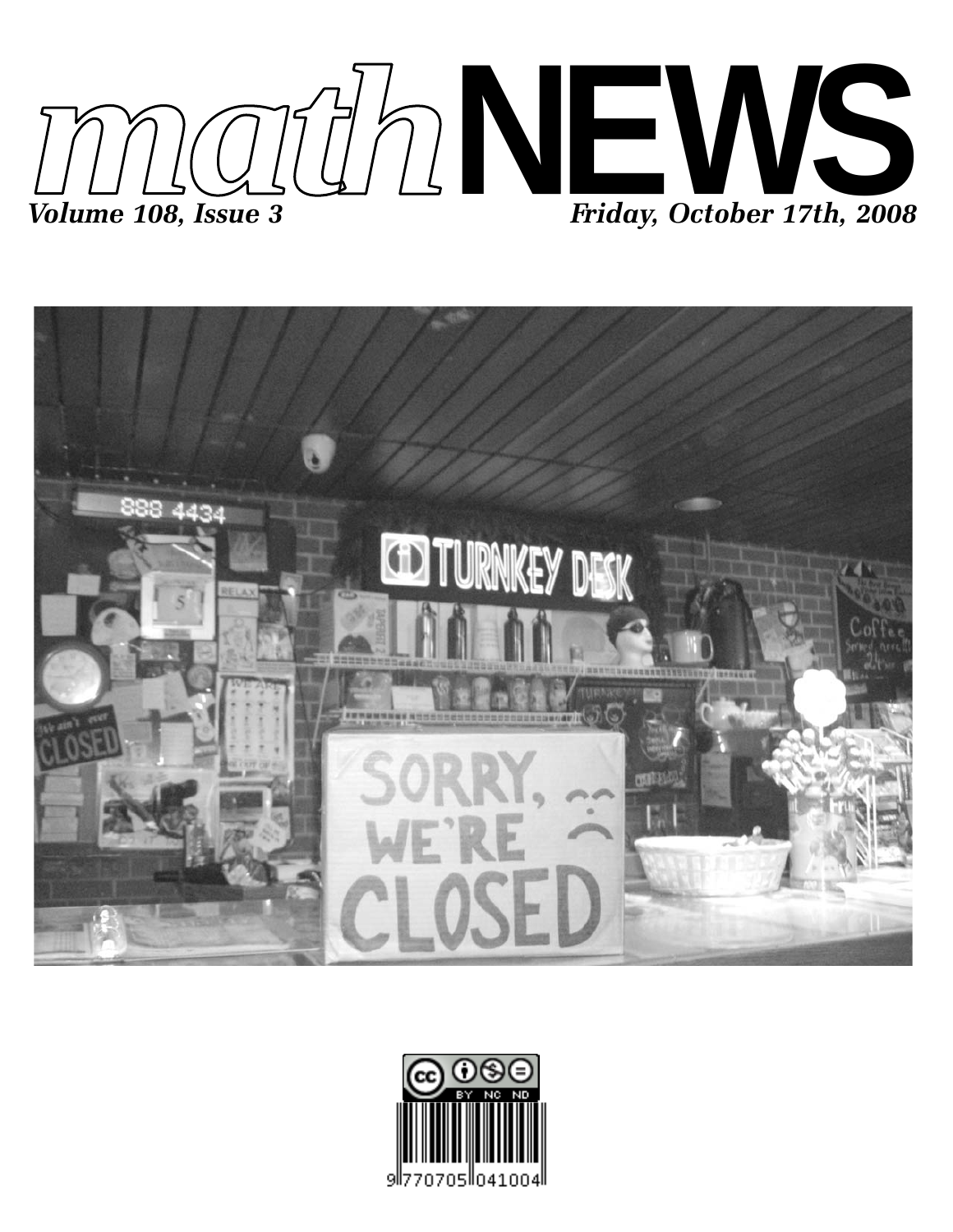## **Explore Public Policy Issues**

*Toronto Student Seminar Saturday, November 8, 2008 Sutton Place Hotel 9:00 am to 5:00 pm*

Lifetime entrepreneur, Ron Moore, will examine how entrepreneurs can help Canada's current economic situation at our student seminar in Toronto. The program will also feature presentations on economics and the environment, health insurance, and price controls…more program details available online!

#### **Join other students and enjoy…**

- Thought-provoking presentations
- Lively discussions
- Great ideas for research papers
- Free lunch
- Subscription to the Fraser Forum Fraser Institute's monthly journal

#### Register today!

#### **About the Presentation…**

 Saving the Future — The Role of the Entrepreneur and the Social Responsibility of Profit examines the Canadian economic system and the role of the entrepreneur through the lens of lifetime entrepreneur, Ron Moore. Drawing on personal, domestic and global stories and attitudes towards entrepreneurs, he will examine the difficulties, systemic barriers, benefits and extraordinary opportunities of entrepreneurship in Canada. This presentation will illustrate how Canadian entrepreneurship has positively affected the lives of everyone in the room and indeed in the world, and how government-sponsored programs to "encourage" entrepreneurs are doomed to failure. The concept of "Green" and "Social" entrepreneurs will come in for a particularly scathing review that will reveal them to be the latest iteration of failed social-engineering projects.

#### **About the Speaker…**

 Writer, producer and marketing innovator Ron Moore, is a native of Glasgow, Scotland who began his communications career in 1972 as a producer with CFPL Broadcasting in London, Ontario. He founded Mariposa Communications in 1977 and with a series of partners over three decades, built the company into one of the most highly regarded marketing communications firms in North America. During this time, he developed a reputation for strategic insight, creative excellence and marketing innovation that included the first direct-response television agency in Canada — Channel 500. After selling his interest in the Mariposa Group in 1995 and an unsuccessful attempt at retirement, during which he started the digital stock image house EclectiCollections ™, he founded Sonar Group in September 1996.

Ron is also one of Canada's most successful theatre producers — His production of Run For Your Wife remains the longestrunning play in the history of Canadian theatre and his own play, A Step in Time, was produced by England's Redgrave Theatre. Other productions of note include the first post-New York production of 3 Guys Naked from the Waist Down, and a pre-Broadway production of Richard Greenberg's Three Days of Rain.

- Also on the program: • Health Insurance
- 
- Price Controls
- Economics and the Environment

#### **Coming soon!**

 Watch your mailbox this week for full details of the Toronto student seminar. Register today at http:// www.fraserinstitute.org/studentsandlearning/ any technical issues, or if you have trouble reading this, please email websupport@fraserinstitute.org.

### **Kitchener–Waterloo bans tap water**

The city council has voted unanimously to ban all tap water from the Kitchener-Waterloo area citing that the quality the city provides is too dangerous for the population. This comes not too long after the ban on bottled water for similar reasons. The city council is advising citizens that water will have to be collected from rainfall and in times of drought they will be required to chew on branches for even the faintest remnant of moisture. Council is expected to enter talks about canned water and absorbing water through vampiric techniques.

The Hee Ho

### *mast***HEAD**

The *mast*HEAD question this issue was very poorly worded but essentially came down to asking the writers to provide a question themselves in lieu of an answer. The responses that were received were from Trevor Fairey (When god gives you lemons, where do you turn to?) and InsideR (What is something that I cannot come up with a witty answer for because it is technically not a question?). Thanks to all who helped out with the issue, even if you did not submit a *mast*HEAD answer.

#### **ISSN 0705—0410**

*math*NEWS is normally a fortnightly publication funded by and responsible to the undergraduate math students of the University of Waterloo, as represented by the Mathematics Society of the University of Waterloo, hereafter referred to as MathSoc. *math*NEWS is editorially independent of MathSoc. Content is the responsibility of the *math*NEWS editors; however, any opinions expressed herein are those of the authors and not necessarily those of MathSoc or *math*NEWS. Current and back issues of *math*NEWS are available electronically via the World Wide Web at http:// www.mathnews.uwaterloo.ca/. Send your correspondence to: *math*NEWS, MC3046, University of Waterloo, 200 University Ave. W., Waterloo, Ontario, Canada, N2L 3G1, or to userid mathnews@student.math.uwaterloo.ca on the Internet.

This work is licensed under the Creative Commons Attribution-Noncommercial-No Derivative Works 2.5 Canada License. To view a copy of this license, visit http://creativecommons.org/licenses/by-ncnd/2.5/ca/ or send a letter to Creative Commons, 559 Nathan Abbott Way, Stanford, California 94305, USA. Terms may be renegotiated by contacting the editor(s).

Gabriel: Michael Perkins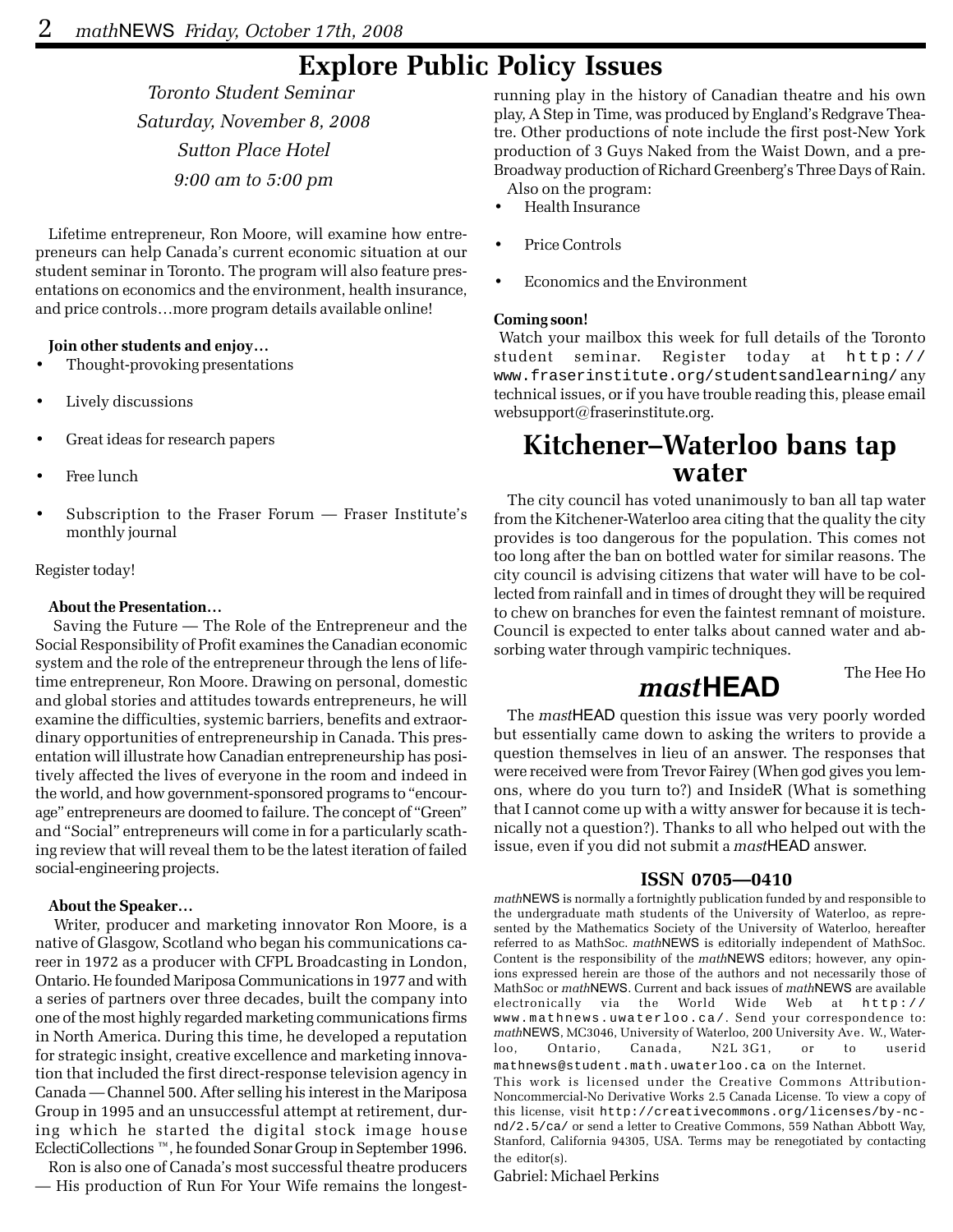## *look***AHEAD**

| mathNEWS            |                                                         |
|---------------------|---------------------------------------------------------|
| October 17          | Issue #3 leads to extinction                            |
| October 20          | Production Night #4                                     |
|                     | Meet at MathSoc at 6:30                                 |
| October 24          | Issue #4 does the unmentionable                         |
| <b>MathSoc</b>      |                                                         |
| Wednesdays          | <b>Games Night</b>                                      |
| <b>Math Faculty</b> |                                                         |
|                     | Questions about some of these? See an academic advisor! |
| October 20          | Open Enrollment begins for winter term                  |
| October 27-Nov 2    | Pre-Enrollment for spring term                          |
| <b>CECS</b>         |                                                         |
| October 24          | Last Day of Interviews (Main Group)                     |
| October 24          | First Ranking Cycle Opens                               |
| October 27          | First Round Job Matches                                 |
| November 3          | Round 2 Interviews Begin                                |
| <b>L</b> . m        | .                                                       |

#### **Student Awards & Financial Aid**

see http://safa.uwaterloo.ca/newsnoticesdates.html for details

#### **Miscellaneous**

| October 21 | Apple Day                            |
|------------|--------------------------------------|
| October 23 | Remembering the Hungarian Revolution |
|            | of 1956                              |
| October 24 | <b>United Nations Day</b>            |
| October 24 | Approximately Pi Day                 |
| October 25 | Day of the Romanian Army             |
| October 31 | Hallowe'en                           |
|            |                                      |



Having proved no one would love him, Steve shot himself.

### **The InsideReport**

### *The News. As I See It.*

It has now become routine for me. I write my biweekly InsideReport at the laundromat on Sunday, I go to work on Monday, then I come home, rearrange my report to resemble a sphere, then launch it as a projectile towards the waste paper basket as it is now out of date.

I want you to imagine the best roller coaster that you've ever been on. Remember how the twists, turns, and loops made it so much fun? Now I want you to imagine riding this same coaster with a blindfold on. Still fun, or is it just scary now?

This, my friends, is exactly what the markets have been doing these past few weeks. As we see what has been best put as a "slow motion crash" (shame that'll never catch on with the auto sector), then next thing we know, going up with the force of a thousand zerg rushes. (penguin, if you are reading this, come here so I can beat you.) Investors are definitely looking for that platform at the end of the ride where they can just get off and regain their balance.

Speaking of auto sector, I saw an interview last week with former (thank goodness) CAW President Buzz Hargrove. Note: he is the sole reason I hate the whole concept of unions. As expected, he placed the blame on the auto sector's woes everywhere except where it belongs: himself. First he blames the foreign cars, some of which are now being built in my hometown of Woodstock, Ontario. He also said that his members could "work for nothing" and it wouldn't help to solve the crisis, but every time he didn't get his wage hike, he called a strike. Does someone

have a brain that they could spare little Buzzie?

One election down, one election to go. Unless something drastic happened on Tuesday, Stephen Harper would have broken his own election law for nothing. And yes, I have read this law myself. Having to give credit where it is due, WLU had a nice seat-by-seat projection of the results of the election (http:// www.wlu.ca/lispop/fedblog). We'll just see how accurate they are...

Has anyone besides me noticed the new Conservative-Republican Creed? The one that goes "If it didn't go our way, it was because of partisan politics"? I've been noticing it more and more lately, from Harper preferring to call an illegal election than negotiate with the opposition, to McPalin insisting that this Troopergate investigation was nothing but partisan slander. May I remind the public that she was all for this investigation before she was announced to be the VP Candidate?

I just want to see an end to this election already. It's been going on a year and a half, now, and the mud they are slinging was probably rolled around in many times by Obama's pig with lipstick. \*sigh\*

As always, I am more than interested in your comments, questions, angry letters, etc. Please email them to mathNEWS\_InsideR@hotmail.om.

Until next time, Waterloo!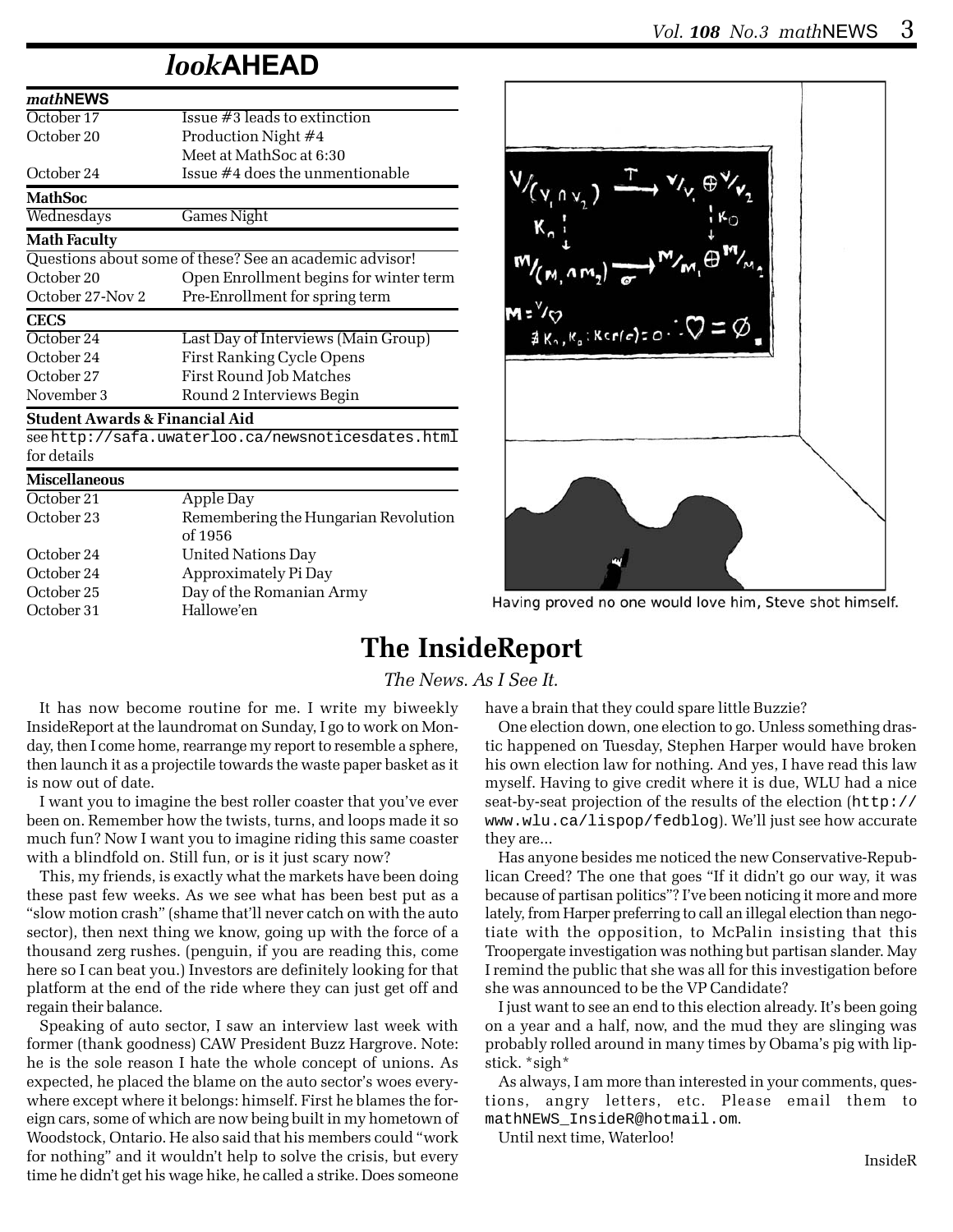## **Beige & Nerdy**

They see me wokin' My fried rice I know they're all thinking I'm so Beige N' nerdy

 Think I'm just too beige n' nerdy Think I'm just too beige n' nerdy Can't you see I'm beige n' nerdy Look at me I'm beige n' nerdy! I wanna roll with- The triads But so far they all think I'm too beige n' nerdy Think I'm just too beige n' nerdy Think I'm just too beige n' nerdy I'm just too beige n' nerdy Really, really beige n' nerdy

 First in my class here at U.B.C. Got skills, I'm a Champ at Karaoke Jackie Chan that's my favorite JC Keep your 40 I'll just have a Jasmine tea My rims always spin to the contrary You'll find they're never quite stationary Dunno why my chest ain't ever hairy Confuscius in my library My Facebook page is all totally pimped out I'm in a group featuring midgets Yo I know Pi to a million digits Ain't got no grills but I still got widgets Workin' hard over time to get a raise I play RTS and I own your base Once you see my micros you're gonna stay amazed, My brain workin' so fast you'll see my hair ablaze

 There ain't no problem I haven't tried If I solved 'em all, well, I lied Ran electronics until they died I may not be tall but I can be wide Got my house destroyed by King Kong I can sure kick your butt at ping pong I'll ace any math test you bring on I'm fluent in mandarin as well as canton

 They see me roll on, my red bike! I know in my heart they think I'm beige n' nerdy! Think I'm just too beige n' nerdy Think I'm just too beige n' nerdy Can't you see I'm beige n' nerdy Look at me I'm beige n' nerdy I'd like to roll with- The triads Although it's apparent I'm too Beige n' nerdy Think I'm just too beige n' nerdy I'm just too beige n' nerdy How'd I get so beige n' nerdy?

 I've been browsing, inspectin' Mobiles you know I collect 'em The stylus in their cases I must protect 'em My cell phone ring tone never sound like phone Scourging online for pirated media I vandalize Wikipedia I practice kung fu really well I can do it right now and show you some hell I got a business making fast food When my friends need some food who do they call? I make fried rice for them all Even made a side dish featuring dog!

 Yo! Got myself a witty tee Was at a job fair and got it for free Spend my nights with a cup of bubble tea SLURP! BURP! Hope no one sees me gettin' freaky!

 I'm nerdy in the extreme and beiger than a walnut cream I was in math club and jazz club and even the chess team! Only questions I ever thought were hard Was the TSP and how to drive a car I spend every night at the karaoke bar I even bring my own pickle jar

 They see me bikin' They laughin' And rollin' their eyes 'cause I'm so beige n' nerdy Just because I'm beige n' nerdy Just because I'm beige n' nerdy All because I'm beige n' nerdy Holy cow I'm beige n' nerdy I wanna ride with the triads but oh well it's obvious I'm beige n' nerdy Think I'm just too beige n' nerdy Think I'm just too beige n' nerdy I'm just too beige n' nerdy Look at me I'm beige n' nerdy!

Dacheng Cheng

# **New Horo-Scope!**

### *It's like that new Coke. It really makes you appreciate the old one!*

**Students:** You are going to have a bad day. Even *math*NEWS won't cheer you up as it is missing your favorite Horoscope section. See, we thought we could save time by combining the STAT horoscope with the ACTSCI horoscope, and then it sort of snowballed from there. SE gave a convenient bridge to connect CS with Eng. As for ARTS, well, we all have arts electives, don't we?

> Static IP Impulse Vector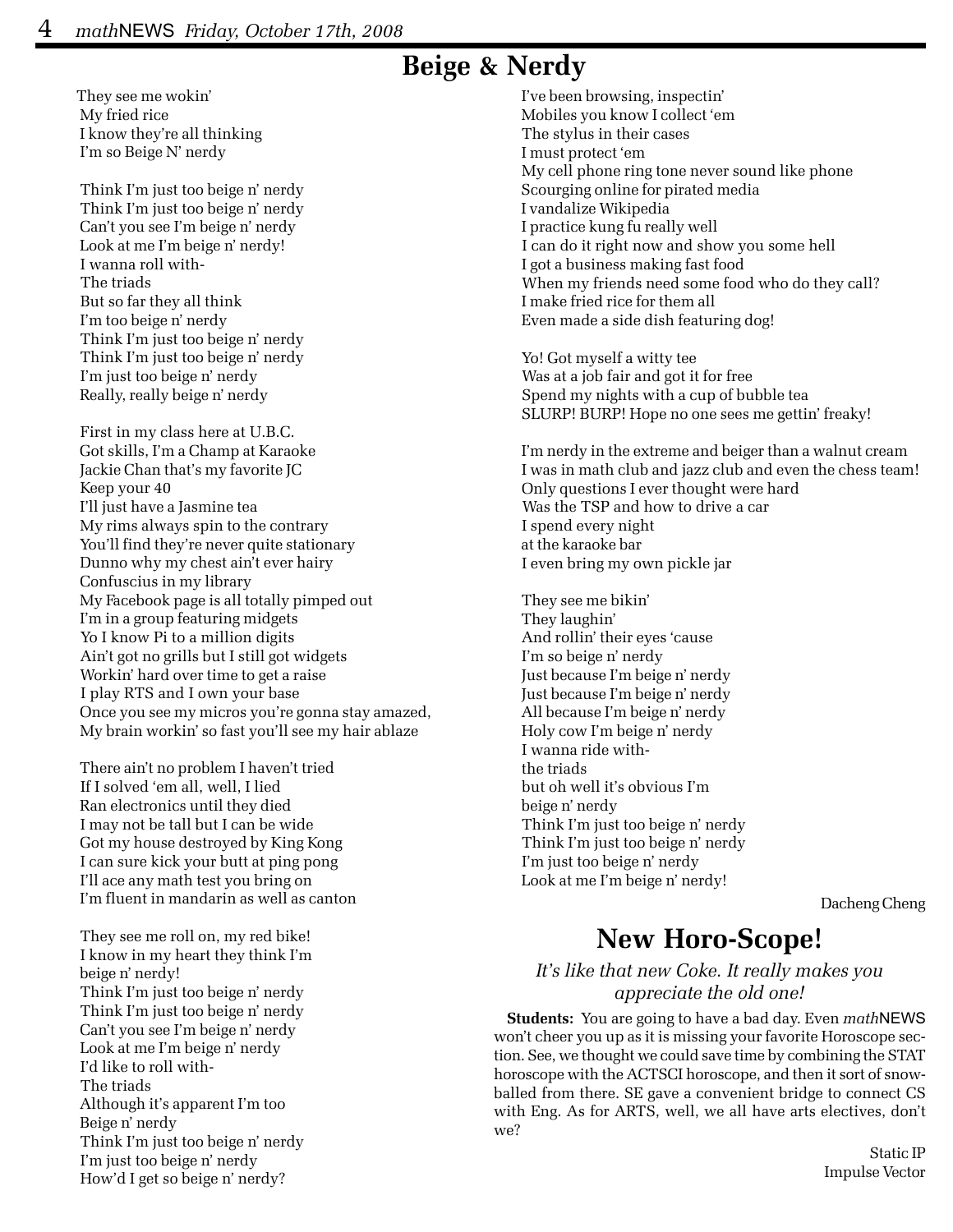### **Dating Advice from the Player Guy**

*We decided to try someone who actually gets women.*

### Dear Current Advice Guy,

 I feel like guys aren't paying attention to me these days. Should I get a haircut? Should I get some new clothes? What's wrong with me and how do I get guys to notice me?! Deserate for attention

### Hi Desperate

 You shouldn't need to do anything because I am sure you are very gorgeous and someone is eventually going to find see that and love you for who you are and not how you look.

**HA.** Had you going there didn't I? What did you think this is? Dating advice from the pussy guy? Girl you have to flash it up and fast. No one wants to be with the ugly girl. Do your hair, makeup and for god sakes show off what god gave you. T&A should never be underestimated. And if no one notices you even after all of that, then come by my place and I will make you feel extra special.I'll be waiting for you

### Hey you,

 So I have this issue, right. My roommates like bringing random girls over every Wednesday night, and they do whatever they do really loud. I'm kinda shy about bringing it up with them 'cause I think they'll just bash my... lack of bringing girls over. How do I get him to quiet down while I study for my midterms?Ripping my ears off

#### Hello Earless,

Now normally I wouldn't player hate and just tell you to get some earmuffs or something but honestly with this guy out of the picture there will be more girls for me. So there are a few ways to get him to stop (at least at your place). First one is to just barge in on them screaming. Now here, one of two things can happen: they either get really embarassed and you never run into this problem again. Or, they invite you to join in. Now both options are pretty good for you since the former will get them to stop while the latter will get you some action so you stop being such a pussy and go get some yourself (studying is for suckers anyway).

Now if you really want to add insult to injury. When he leaves to go to the bathroom or something, you quietly take his place. Now bar the door with something and since it is dark, most likely the girl will never notice. After that I can guarantee you that you will never have this problem again.

 And if any of my roomates are reading this, I will personally neuter you guys if you even think of doing this. The Player guy

#### Stupid ex,

 You're the biggest bitch ever - how could you ever leave me like that? After everything we've gone through?! You're the worst peron I know! Now how the hell do I get over you?I Hate You

### Hey Baby,

 Oh come on, you knew what this relationship was. For the love of god I only met you because I dated your sister then your best friend and then your cousin (you were better than them all, baby).

Really though, this was bound to end. If you really want, I know a guy and his little nerdy roomate that could show you a good time and get over me. And if that doesn't work I'm sure I can pencil you in somewhere.The Player Guy

 P.S The only thing I went through in that relationship were your insides.

Well this one was ummm...interesting...after the player guy had his way with every girl at mathNEWS he kinda left and I don't think we will be seeing him again. Back to the drawing board

THE Guy

## *prof***QUOTES**

[On the subject of rising Chinese economy and power] No one wants Michael Tyson as a neighbor. China needs to assure its neighbors that they are not Mike Tyson.

#### Cai EASIA 201

The best way to teach this is the way they teach engineers: by example

West AMATH 250

Does anyone know the answer? Starts with I ends in ntegrating Factor?

### West AMATH 250

[professor talking about derivatives as limits] So, if there was ever a nuclear holocaust and all the smart people died, and you had to rebuild civilization, to recreate calculus all you would need to do is remember this formula

Park MATH 137

In a way, you're profoundly correct. On the other hand, you're completely wrong.

#### Forrest MATH 147

You don't want a tree that is too long, which you get from watering it too much… I'm not really sure, I'm not a gardener.

Prabhakar CS 145

I hope you all remember this. If not… Is it too late to drop the course?

Li ACTSC 232

Faster hand! Faster! I'm more exited than that!

Metzger STAT 372

If you were lucky in CS 251, someone told you what's inside a *real* computer

Cowan CS 452

*f* maps A onto B injectively.

Ng PMATH 352

[on the assignment] But this is extremely painful to do, so I'll let you do it.

#### Moosa PMATH 433

*Has your prof said something quotable? Type it up and send it to* mathnews@student.math.uwaterloo.ca*, or write it down and drop it in the BLACK BOX (located on the MC 3rd floor, between the Comfy and the C&D).*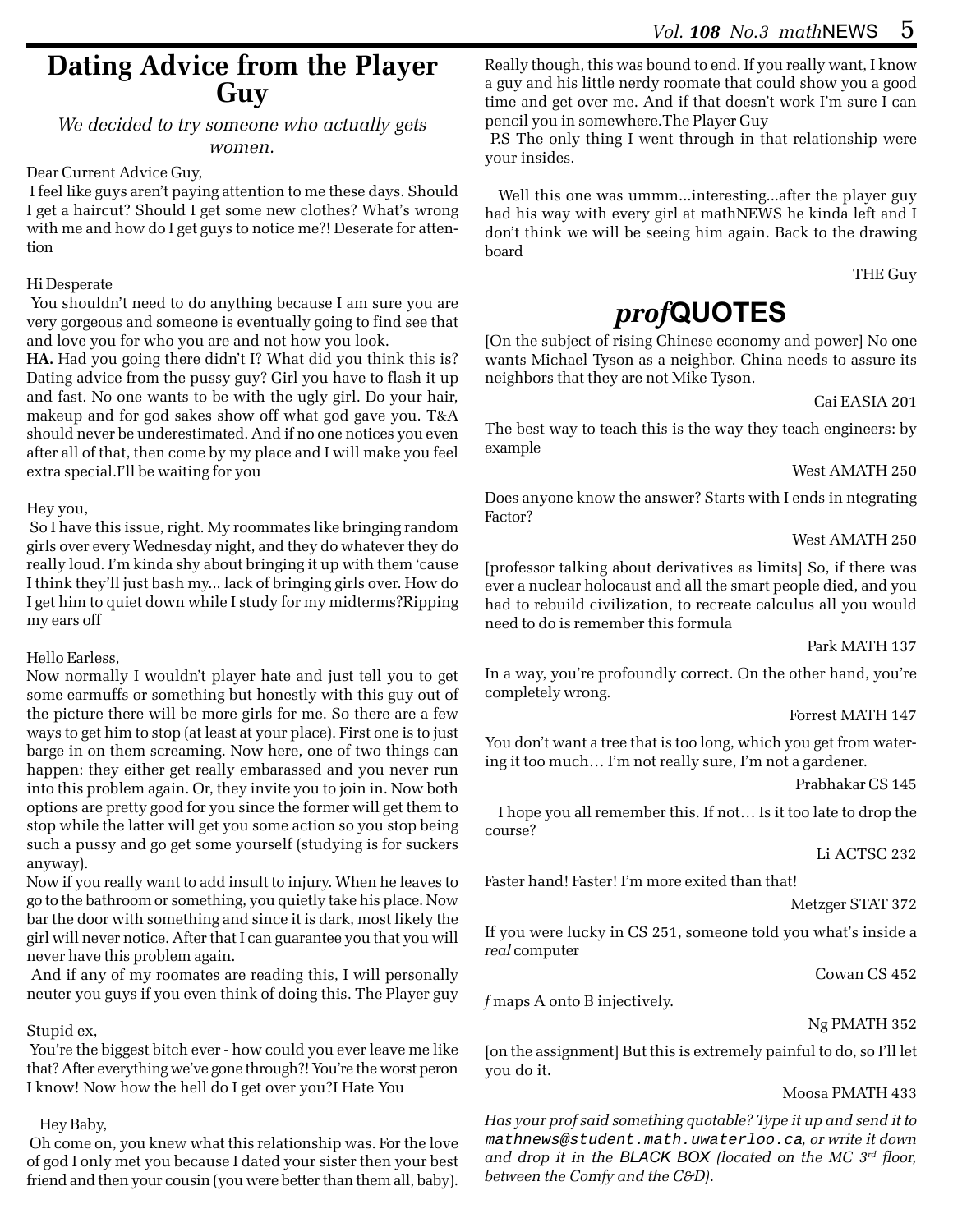## **Rejected Math Superheroes**

Peter Park was your average nerdy mathie. Actually he was a lot nerdier than the average mathie, which is impressive, and he had no friends. As a result, he became part of the *math*NEWS team, and was subsequently sent on a mission to take a few pictures for an important articles on new software developments. Then a radioactive software bit him, and after being dizzy for a bit he felt he had special powers, and he didn't even need his glasses anymore! After testing out his incredible powers, Peter decided to become a contender in the Integration Bee. His new superpowers allowed him to win, but he didn't stop an evil engineering thief who slammed past him and ended up out-calculating his uncle. Remembering his uncles last words, "with great power come great headaches", Peter vowed to become the great Software Man, a superhero who'll save the day from such evil doers as Doctor Octagon, the Green Gob-limit, and Vector. Then he started dancing in the street, and got arrested.

Tony Starr was a mathie too. Unlike most mathies, he was filthy rich. Made so by dealing special algorithms developed at the MC with the National Math Forces, who were engaged in fierce battles with the Axis of Evil Engineers. While demonstrating a powerful algorithm, the engineers attacked, and he was kidnapped. The evil engineers tried to force him into developing a secret cs algorithm of destruction, but being a smart mathie as he was he built himself instead a gigantic calculator suit and outcalculated them all. Then he escaped back to the MC and became known as Calculator-Man, fighting crime during the night and sleeping during the day. A few weeks later he had a fight with the Mechatronic-Engineer who turned out to be the guy who

dealt weapons straight to the evil engineers, but Calculator Man kicked his shiny metal butt, and all was good. Until he became an alcoholic.

Bruce Banter was a skinny little mathie studying bioinformatics. He was trying to develop a cure for cancer using his knowledge of math, computer science, and biology (for some reason), so he designed a radical experiment. Since the experiment was more radical than pi, nobody agreed to fund him, so he decided to test the thing out on himself. It was a good thing nobody funded him though, because the entire procedure exploded in Bruce's face. Now, whenever you managed to get Bruce angry (which was easy to do as he was quite radical himself), he turned into the Incredible Calc- a monstrous, lean, mean, green calculus machine. Even the National Math Forces couldn't stop him from rampaging through the MC, so they sent him to engineering territory. He's their problem now.

The X-variables were a team of "special" mathies assembled by the great Prof X. They battled a team of evil engineers lead by the evil Magnetron. After that they battled the army, and there was a cool blue guy who could teleport from coordinates (x1,y1) to (x2,y2) in R2. Then a large bunch of the X-variables disappeared, died, or converted to the evil side, except for a guy with long fingernails, a different (fatter) blue guy, and a girl with white hair. Then everybody had another big fight for some unexplained reason, there was something with a big bridge, and a big fat guy decided to call himself the "Juggernaut Bitch". The outcome of the big fight was very unclear. It was a pretty bad movie anyway.

Orange Crush

## **Munchkin, MC Edition**

While playing Munchkin one day, I came up with some ideas for cards that would be awesome to have in real life (or reflect on my frustrations in real life):

- Coding Couch (for those who do their best coding while lying on the couch)
- 3,872 Compile Errors (late-night coding always seems to deal you this)
- Professor Intervention (assignment deadline gets extended)
- Curse! Lose One Peripheral (this is what happens when the batteries in your wireless mouse die)
- Curse! Lose Two Hours (what always seems to happen when a random bug shows up)
- 6-pack of Allure (you can get your buddies to help you with almost anything involving manual labour if you offer them beer)
- Convenient Auto-Test Error (auto-test gives you more marks than you ought to have gotten)
- Invoke the Obscure Language Constructs (how people make their code impossible to understand)
- Nasty-Tasting Energy Drink (how some people manage to stay awake at ridiculous hours)
- Sotion of Pecification (what some profs must have been drugged with when they made some of those assignment specifications)
- Potion of Idiotic Caffeine Tolerance (how some people manage to ingest insane amounts of caffeine and still sleep at night)
- Segfaults on Speed (the segfaults that seem to manifest themselves in a crazy and enigmatic way)
- Fingertips of Typing Really Fast (what highly-caffeinated coders with little time left seem to have)
- Undead Real-Timer (what the inhabitants of the Real-Time lab look like after some ridiculously long stretch of coding)
- CS Club (for whacking incompetent group members)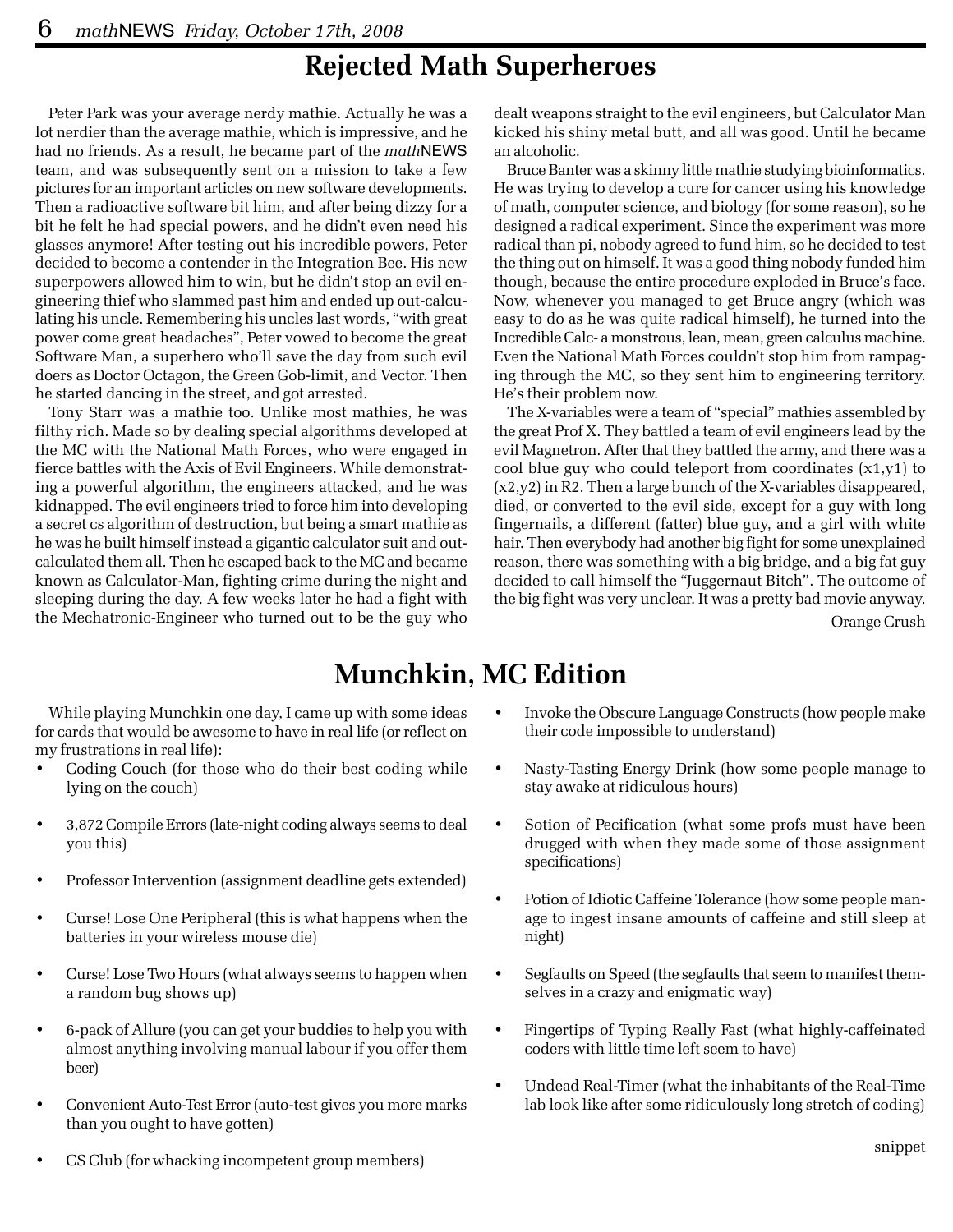## **Giving Thanks to PI**

So sitting in MathSoc got me thinking of the tax master. Is it worth the wait for calculating pi? Somehow everything seems so wrong. Courses are getting crazy and my emo meter is starting to reach its maximum capacity (HELP!). I believe I'm almost out of pulse from being choked in the river of hearts (dying here). Mr. Knight in shining armor!! Where are you?

Lately, I have been emo-fied by a lot of things but I won't go up the street and cross the road. I'll just go eat my favorite perogies. I should say, I am like a perogie. I'm half a circle and don't know how to complete them. I need the other half of my full circle. While trying to survive from the choking river of hearts, it got me thinking back to my past experience of rejections. Isn't it enough already for us to get rejected from applying for jobs or trying to ask for assignment extensions? From the last issue, I asked "What would you do if you like someone?". A lot of people suggested that we should ask the person that we like to go out with. However, it's easier said than done.

If he would say no, then I would feel like a normal distribution. If he would say yes, then I would feel like an x-squared distribution (I'm just making things up here. It's hard to find a distribution for this). Everything is getting harder each day and tougher each month. Can I even survive this? (yes I will..... \*wait for it\* not!) My friends, are we suppose to just give up when liking guys? Just let them be until they approach us? (my gosh!! what year is this???) I just wish that Mr. Meatball Head won't be as shy and tell me what he thinks.

Thanksgiving has passed and I only got to eat PC's stuffed turkey pie (see how pathetic my life is haha). I know midterms are not done yet, so good luck with that. As one of my "brothers" said, everything's going to be alright. Hey! Thanks for the advice. Maybe I am going to change my love of pi to my love for 3D circles a.k.a. truffles?

squished cupcake

# **Why Nintendo should Invade other niche gaming markets**

Nintendo? Obviously the biggest console gaming giant ever! Since their classic platform games, they seem to have invaded every single gaming market. Sports games, racing games, even RPGs. But what is the single greatest gaming genre? The MMORPG.

But can't you imagine World of Mariocraft? Not only are there proper gender proportions (There is only one female, and one gender confused), but everyone loves platformers! I mean, you would end up with guilds of Marios lynching people by jumping on them. And sure, you think there aren't enough classes to

make Mario an rpg, but think about it. How many varieties of Mario are there, and how many varieties of Koopa are there? I would definately be a level 23 Metal Luigi. With a Yoshi mount. DPS? Donkey Kong and his coconut guns.

Speaking of which, there are obviously more locales in the mario universe than any warcraft ideas. Donkey Kong Country would be vast (does World of Warcraft have mine cart madness), and Mario has a freaking galaxy.

-Tbor

## **Random Thoughts**

*With a Poisson distribution!*

- Stop pretending you are something when clearly you're not. I was highly disturbed to find some serious articles in the last issue of mathNEWS. Now first years will get confused again.
- What's with all the construction around campus? Now it doesn't just smell like manure, it's also got constructionrelated pollution. My nose is filing a formal complaint.
- If computer manufacturers were smart, they would allow you to turn the sound off before the annoying Microsoft music starts playing when you turn your laptop on. Music at the beginning of class is nice, but this is getting out of hand.
- Is it just me, or does getting kicked out of a computer lab because there's an actual lab coming in make you feel like you've done something very, very wrong?
- When I say I'm in the Double Degree, people should infer automatically that I'm taking math in UW and a BBA in WLU. Other "double degrees" are inferior substitutes, kind of like freshly-squeezed apple juice and an unidentifiable yellowish liquid.
- I was off during the spring term... where did the other set of doors in the DC building go? Did the engineers steal it?
- Any reason why advanced math classes are situated as far away from the MC as possible, in enemy (engineering) territory?
- Any person who spent a whole year in UW without eating a Campus Pizza at least once must be lactose intolerant.
- The RIM barbecue proves that if you put a set of large white gloves on anything, it'll become cute. Maybe I should start wearing large white gloves…
- We need higher tables in the Comfy Lounge. And fast.
- The MC is like a video game. The maps get more and more complicated as levels increase. Rumours have it that there's a secret level only real pros can get to.
- Here is something to think about: math rocks, but rocks don't math.